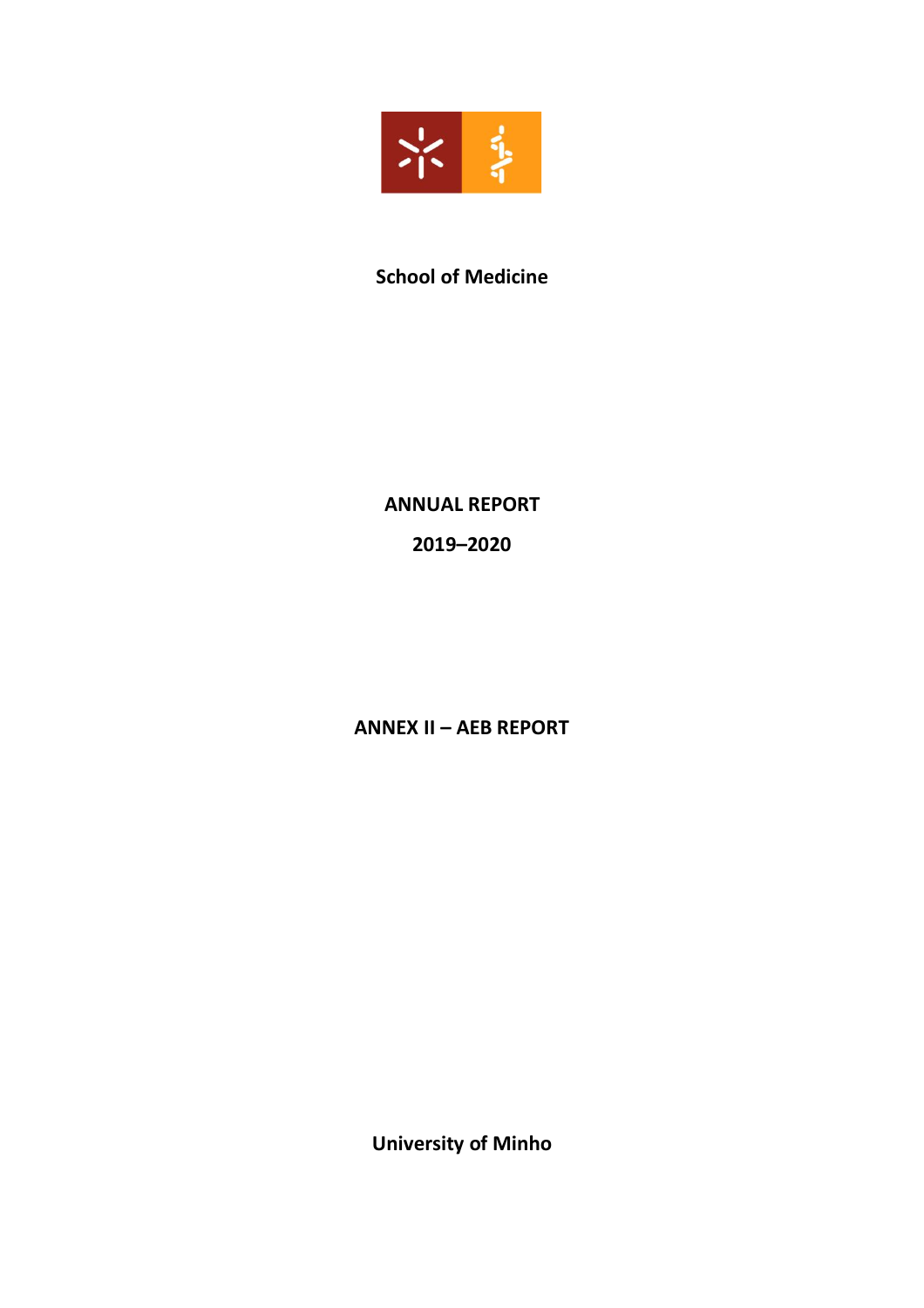## **Report of the External Advisory Board of the School of Medicine (EAB) of the University of Minho – October 7 and 8, 2019**

## **Introduction**

The EAB visited the School of Medicine on October 7th and 8th, 2019. Some members of EAB also attended the Graduation Ceremony of the School of Medicine on the morning of October 8th. Students from the 13<sup>th</sup> cohort of the six-year course and the 4<sup>th</sup> cohort of the four-year course received their degrees along with prizes for students and a number of special awards to staff of the School of Medicine. This marked a significant stage in the continuing progression of the School and gave the EAB a positive insight into the cohesion, collaborative spirit and progressive nature of the School of Medicine. It is noted that leadership of the School is evolving to meet future ambitions and challenges.

The School has achieved considerable and sustained success and demonstrates an on-going appetite for enhancement of both teaching and research. EAB supports and encourages such ambition wholeheartedly. However, a number of confounding factors are on the horizon, mostly generated externally and through government actions, that are likely to have an impact on the School.

## **Medical undergraduate degree course**

The current course is popular with applicants (81% of students put Minho as their first choice) and produces graduates who are successful (Minho graduates often come top in the national residency examinations). Nevertheless, nationally Medicine is no longer the most popular academic course for students in Portugal; the EAB understands that applications were down by 9% this year. Also, it has been shown that students become less satisfied as they progress through the course, at least partly because of the difficulties in transitioning between early years academic study and later clinical exposure. The School reported during our last visit in 2017 that they planned a significant review of the curriculum to address some of these issues and 'MinhoMD' was conceived one afternoon in May 2017.

The EAB heard about the curriculum renewal project in our last visit and many of the issues raised in the report of EAB at that time are believed to be answered by the new course, for example early clinical exposure, more clinical skills in the early years, better vertical integration, etc. This year we received the proposal (submitted to and accepted by the University in September 2019), a presentation and discussions with Course Leaders, current students and alumni. Keys aspects of the new course are the Mission and Vision. The Mission of the School is: "Prepare our students to be excellent physicians in 2050 and *beyond"*, with the Vision being: "Be the most creative and innovative medical faculty in *Europe in the 2020's"*.

The project recognized that while the Minho degree was novel and innovative when first established nearly 20 years ago, other medical schools have now caught up and, significantly, Medicine is changing along with the expectations of both students and the Society in which the students will eventually work as doctors. The School of Medicine at Minho has taken a characteristically innovative approach to renewal of the curriculum and has submitted proposals for MinhoMD. Consultation with various stakeholders has been extensive (captured in the transcript of the presentation called "One Spring afternoon in *May 2017..."*). Their four stage approach to manage the project is almost complete.

There are seven threads and 3 pedagogical models described by the School but a key aspect of MinhoMD is that it offers students significant choice to co-produce their degree, while remaining focused on the core knowledge, skills and attributes of a well-prepared doctor.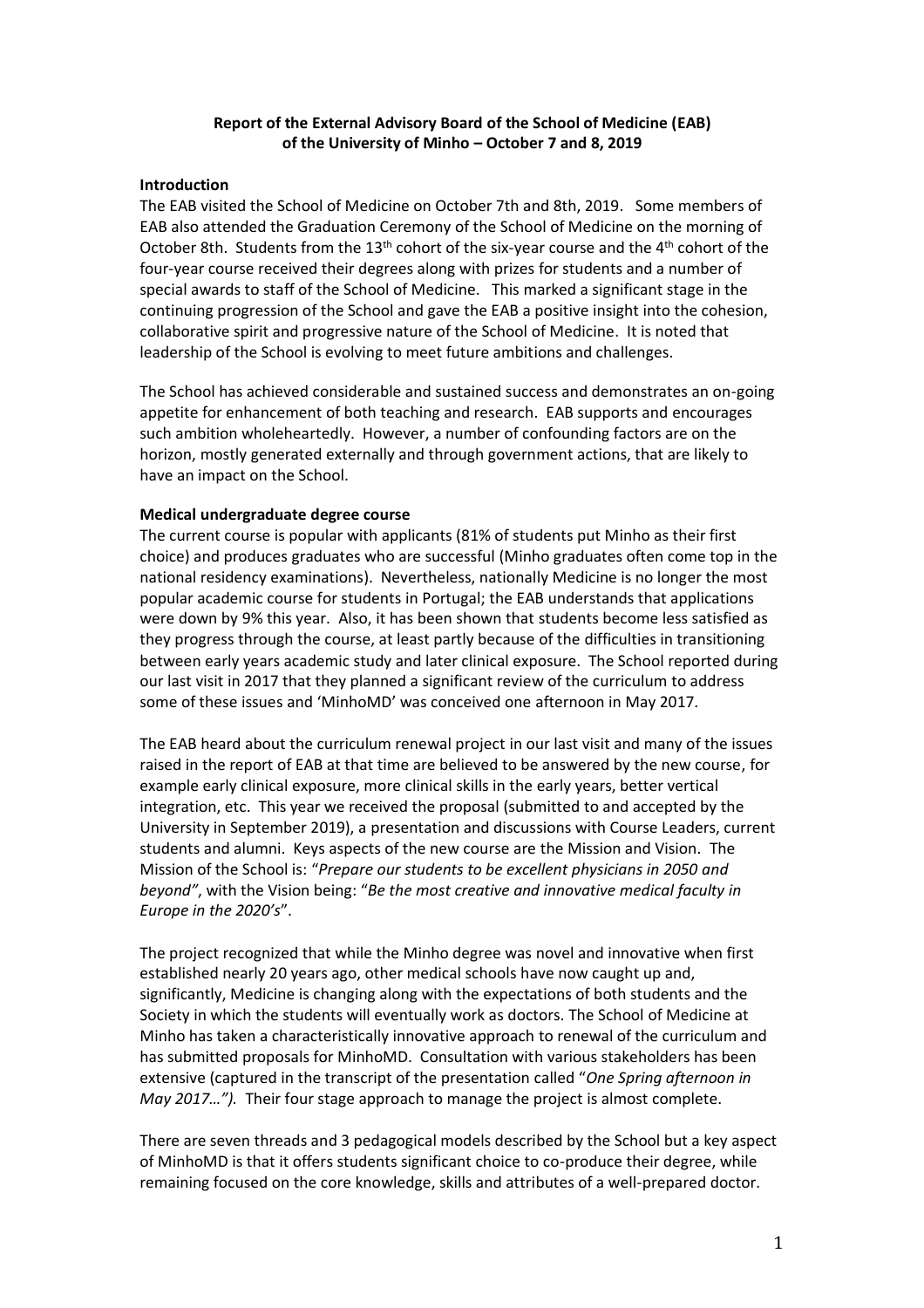An interesting consequence of students being able to choose their optional components in this course is that they have added flexibility and can, potentially, be invited onto an accelerated pathway if they show the academic abilities and behaviours likely to indicate they will benefit from this pathway. From discussions during our visit it is clear that the School has considered the advice and support necessary for students during the new course as well as making proposals to change the assessment methods to align better with the learning outcomes.

Increasingly medical care is given more in the ambulatory setting than in hospital-stays. Therefore hospitalisation time is reducing making it more difficult to manage the education of both students and residents. By encouraging students to maintain a log of the type of patients they see and the students' roles in managing their care, very important information about the students experience can be obtained to assist the teachers responsible for postgraduate education and also to influence changes to the clinical exposure of students. Information about the interprofessional patient path, which is especially important for discharge planning of patients, should also be monitored. The knowledge about the competencies of other healthcare professions is important in order that patients receive safe and high quality treatment after discharge from the hospital. To realise this, encounters between medical students and students from other healthcare professions are crucial in order for both sets of students to learn with, from and about each other. If cooperation with the local nursing school is difficult at the moment, perhaps other institutions and sites could be accessed.

As well as data as to the type of patients (diseases and severity) seen by the students and residents it is important to have data also on the professional development of the residents in the various disciplines, to know who manages their education and where they receive their clinical training. It would be helpful to have these data for the next meeting of the EAB.

After substantial discussion and debate the EAB is pleased to support the curriculum renewal as it was described to us and to offer its full support to the application for accreditation. Indeed, members of EAB described this project as 'inspirational'. Nevertheless, it is recognized that there are considerable challenges to implementation of the project within the timescale proposed (i.e. by September 2020). Amongst these are: pressures on staff time; persuasion of some colleagues and accreditation bodies; ensuring the current students do not perceive their 'legacy' course is in any way inferior to the new one; and logistical issues around availability of space, scheduling, resources and ensuring students receive adequate advice and support especially during their optional module choice and in preparation for potential 'fast track', amongst others. Another consideration is that some of the optional modules may be held in other Schools of the University with very different teaching methods and approach. The School may want to brief other schools involved about the School of Medicine's approach and possibly offer help to other Schools with advice on this topic.

These issues were discussed during our visit and it is clear that the School has considered them carefully and already addressed many of them. This foresight is typical of the School's operation and ethos and is something the EAB has come to expect. The current curriculum review is, however, one of the most substantial exercises the School has attempted and support from the University will be essential to ensure success of the project.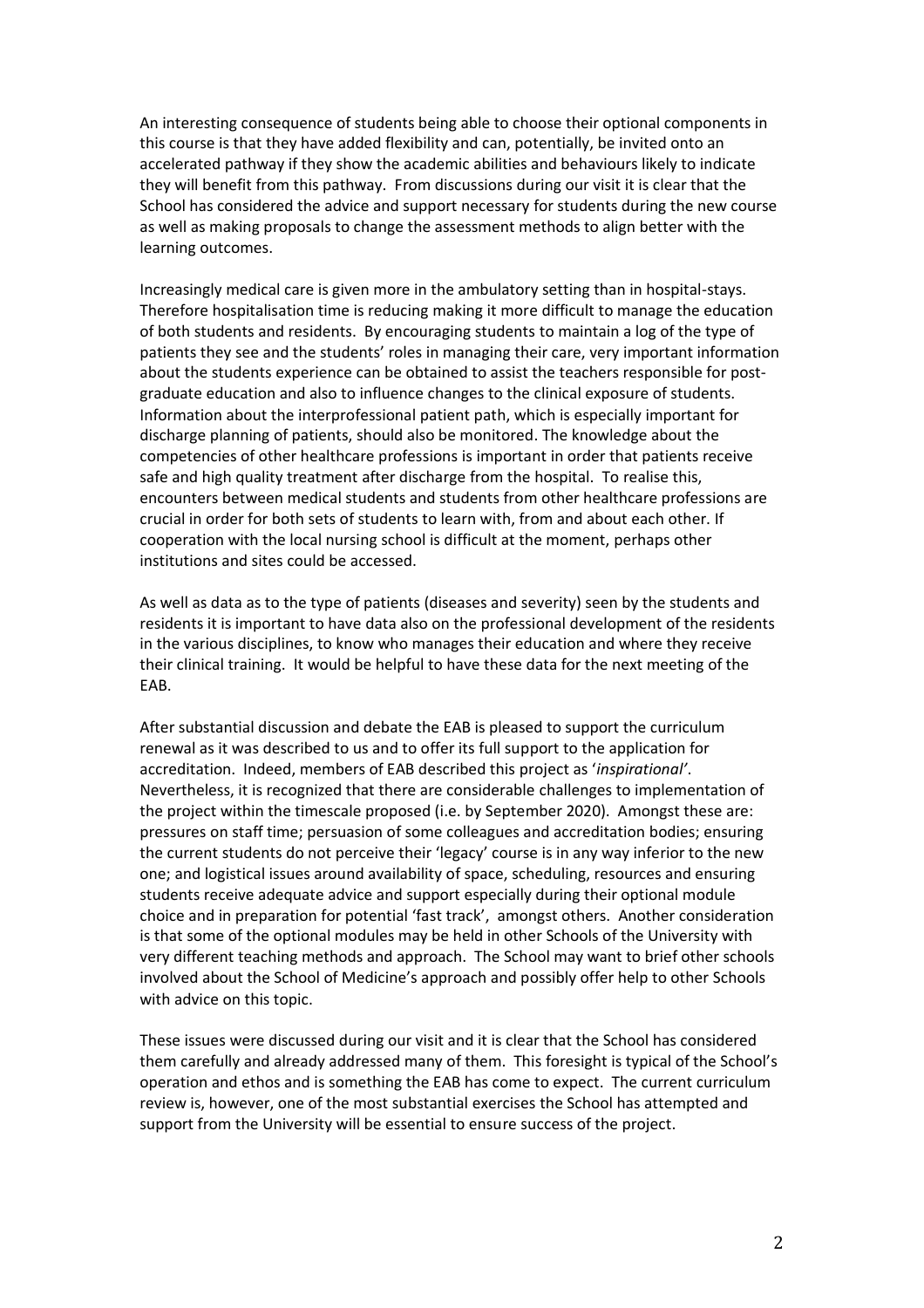Particularly important is the way in which funding is made available to the School. We heard some details of how the School's ability to utilize funds can often be slow because of University processes and that the proportion of funds that eventually reaches the school is often small compared with the amount obtained. EAB repeats previous calls for increased promotion of the School's successes and the development of more fundraising aimed specifically at, and for, the Medical School, which is a bright star within the University. Also, the Medical School is a proven success story and EAB recommends it be given significant autonomy in matters of finances, human resources, estates and infrastructure in order to continue its success.

Two key external challenges have been identified. The first appears to have been unexpected and the second is a known and on-going issue. Firstly, Hospital Braga has been run very successfully as a Public Private Partnership for many years. The positive relationship between the School and Hospital has been a cornerstone in the successful development of the clinical course. However last year it appears that the Government instructed a change to an entirely public management. We heard that this first year of transition is going well with positive relations being maintained. However, the EAB recognizes this as a source of potential risk that needs to be monitored carefully at the highest levels. The second issue is the inability of Medical Schools in Portugal to recruit international students into their undergraduate courses. Across the rest of Europe and beyond, international students bring diversity, talent and substantial funding into the higher education sector. Minho, with its reputation and international networks, is well-placed to recruit high quality international students into its courses, which EAB believes should be encouraged. Furthermore, the funds from such recruitment should remain within the School to support continued developments.

Nevertheless the EAB recognizes that, while the tuition fees of international students will help, their education will require more support and cost more and therefore their economic benefits will be mitigated somewhat. The sources of revenue that deserve continued encouragement are philanthropy and the financial support from the hospital, which will require the medical faculty to demonstrate on-going improvements in productivity.

## **Meetings with students and Alumni Medicina**

During the visit EAB met, separately, with 16 students and 7 alumni. Most of the students were postgraduates, mainly PhD students. The students were unanimous in their approval of the proposed new medical course and they all wanted to be involved in renewal of the curriculum, but so far only one had been in a focus group. However, most said they had spoken about it with staff and other students informally and they felt well-informed on the plans. Interestingly none of them felt they might be disadvantaged by not being on the new course although a question was asked – "...if everything is so good now, why change?". The students followed up by commenting that there is always room to improve and the new course could enhance career prospects and make graduates more humane. There were no strong views expressed about the possibility of taking a fast track through the new course, although some participants thought it might help with gaining a residency place if they finished in 5 years instead of 6. The opportunity to choose optional modules themselves was widely supported by the students.

Students believed Minho provided more opportunities than other universities (more 'open *doors͛*) and some of the PhDs saw many opportunities in the Medical School for them to apply their knowledge. The postgraduates were keen to apply their knowledge and skills and they commented that facilities, including equipment, for their research were good.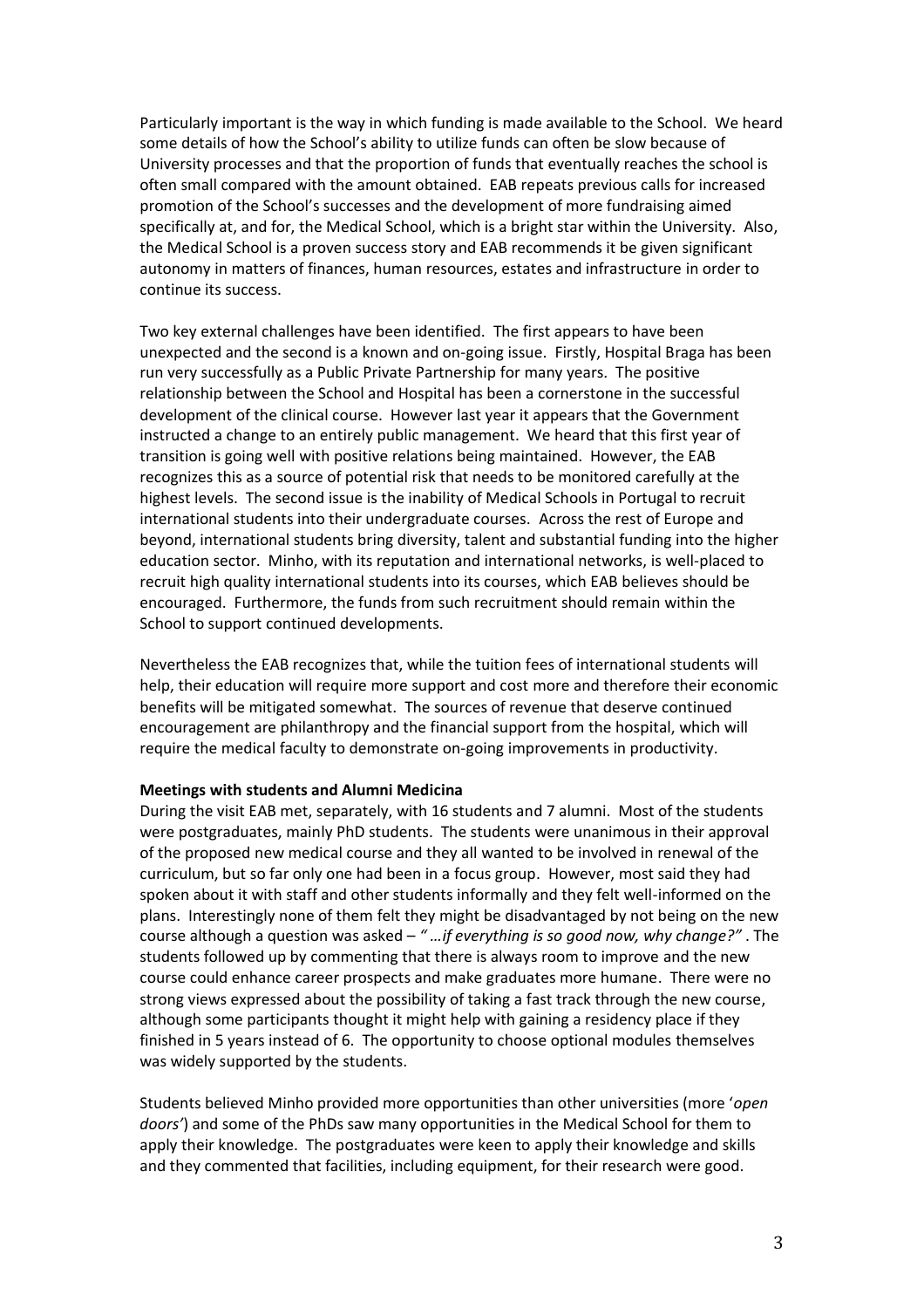When asked about their preferred future employment areas only one student said they wanted to be a family doctor with the rest aiming to work in hospitals. As well as the cultural week (named in memory of Professor Joaquim Pinto Machado) involving, amongst other things, film studies and talent contest, the students also pursue opportunities that complement their studies. For example, the Happy Village project ("Aldeia Feliz") involves students visiting isolated and often elderly residents where the students can make assessments of health and social conditions and employ skills such as measuring blood pressure and their communication skills.

The alumni spoke eloquently about the skills they obtained during their time as students at the School of Medicine at Minho. They felt they had "collected tools" to solve problems throughout their 6 years of study. Interestingly they felt well prepared for acute disease including diagnosis and initial care, but not as well prepared for chronic management. Alumni remembered fondly their time as students and the relations with staff and how this appeared different from other institutions. Alumni felt strongly that they were better prepared to meet, communicate and examine patients than medical students from other universities: indeed they were not afraid to "*put our hands on the patient*". Alumni said they felt confident and this was related to clinical skills training and extensive clinical exposure as students. When asked about the new course, alumni were broadly positive and confirmed they had been consulted about it. They looked forward to the opportunity of returning to the School as teachers and thought graduates from the new course would be well prepared after studying the optional components. The national problem of too few residency places came up several times and was clearly a concern.

Alumni have a direct input into continuing medical education and run specialist training courses, for example in Psychiatry, Anaesthesia and Neurology, as well as basic competency courses in Orthopaedics and specialized Clinical Communication skills training. Alumni Medicina also partnered with the School in setting-up the P5 Medical Digital Centre and B.ACIS. The Alumni Medicina play an important part in the social fund to help support students in financial difficulties. Links between the School and both students (through NEMUM) and the Alumni remain excellent and these are an important characteristic of the University of Minho medical course, which EAB commends strongly.

#### **Research Institutes and Postgraduate Programmes**

The successes of the ICVS and other research institutes is substantial. Competitive research grant funding to the value of € 22.3 million was achieved over 3 years (€8.1 million in 2018); 283 papers published in 2018 with an average impact factor of 4.8. Productivity per PhD is increasing, from 1.54 papers per PhD in 2014 to just over 3 papers per PhD in 2018. The majority of these articles were in the four research domains of Neuroscience, Microbiology, Surgical Sciences and Population Health. Earlier projects are now showing great success, such as the ICVS/ 3B's-PT Government Associate Laboratory and the Clinical Academic Centre - Braga Association (2CA-Braga). It is hoped that recent developments, such as the P-5 Digital Centre in association with Alumni Medicina, will become equally successful.

EAB heard that there have been changes in the leadership of both ICVS (now led by Jorge Correia-Pinto, who succeeded Jorge Pedrosa early in 2019, and 2CA-Braga, which is now led by João Ferreira. The number of clinical trials within 2CA remains high with around onethird of all clinical trials in Portugal being conducted at the University of Minho. EAB commended this continuing achievement but recommended that efforts be made to extend this internationally to enhance both reputation and sources of funding. The introduction of ORBEA (Orgão de Bem-Estar e Ética Animal/ Animal Welfare and Ethics Body) early in 2018 is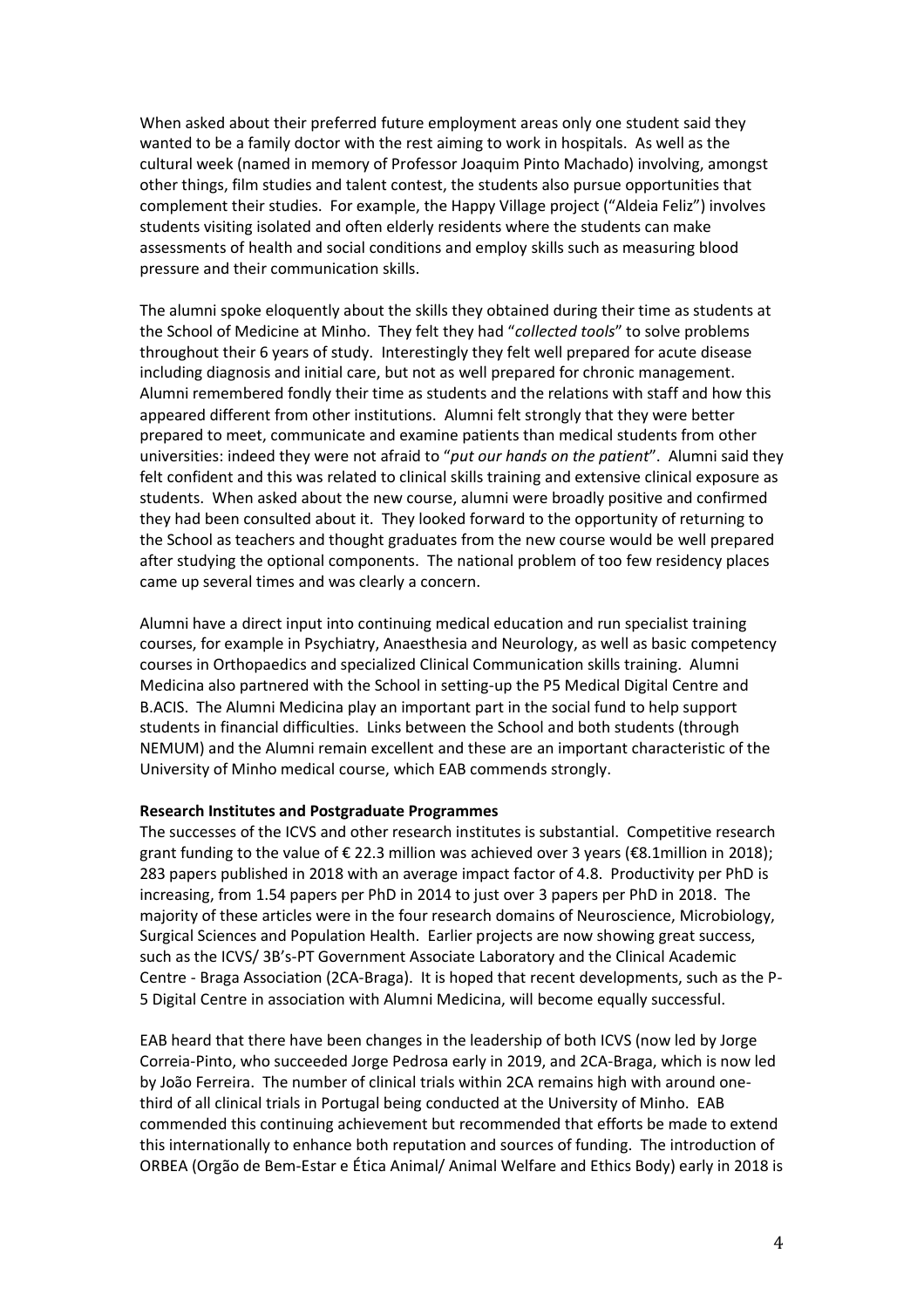a progressive step and is complemented by the ICVS and School signing the Public Agreement on Quality and Transparency in Science Involving Laboratory Animals. Additionally, collaborative projects are in progress such as the international Institute for Assessment, joint with the National Board of Medical Examiners and the Foundation for Advancement of International Medical Education and Research. International networks are expanding as are staff and student exchanges, notably with Thomas Jefferson and Penn State universities in America.

Locally there have been major improvements in PhD thesis assessment juries, for example no longer including supervisors in the panels, and increased supervisor training, transferable skills training for students and more emphasis on Ethics and research integrity compliance. Externally the School has been awarded an ORPHEUS label in recognition of its excellence in PhD training and compliance with best practices. Former PhD students are distributed roughly equally (around 25% in each) in foreign institutions, in Portuguese institutions outside Minho and within the University of Minho. Of the remainder some are working in industry (9%), further study or 'not known'. The reduction in FCT funding for PhD scholarships is likely to be an issue for the future; in the year 2018-2019 the School enrolled 38 students in Masters and PhD programmes with many supported by FCT funding. International professional training programmes form an important part of the function of the ICVS and in 2018-2019 36 courses or workshops ran with over 800 participants. EAB also heard that around 180 undergraduate students benefited from a research experience directly as a result of the research institutes, which EAB regards as a very positive outcome.

#### **Human resources**

When the School began it emphasized the importance of its human resources, both staff and students, and it continues to do so today. Seven essential aspects have been articulated to ensure new staff are recruited that will engage with the ethos of the School. The School has also established benchmarks for staff reward and progression and has an annual staff development programme for both new and existing staff. In 2018-2019 the School has 84 faculty, 46 of whom are PhDs. There are 6 Full Professors, 8 Associate Professors, 5 Assistant Professors and 65 invited Teachers. Staff details were provided to the EAB in the Annual Report (Annexe IX). Non-academic staff are vital to the success of the School and currently there are 37 permanent staff in this category. The profile of these staff is good in comparison with other Portuguese institutions and these staff have access to educational development to enhance their qualifications.

#### **Financial resources**

The School has achieved great success in obtaining competitive funding, which the EAB commends. This report has already mentioned the opportunities to extend this even further internationally (especially for Clinical Trials) along with other promotions to raise independent funds that the School can invest directly into its ongoing work. The University as a whole should consider more support to enable fundraising and providing greater autonomy to the School in terms of its financial management in order that as much of these funds as possible go to the School for its own use. Philanthropy and financial support from the hospital are likely to remain important sources of future funding.

This report has already noted that international students can increase diversity and bring high quality international students into the university. The contribution of international students is also financial and many institutions across the world rely heavily on fees provided by international students. EAB recognises there is a significant cost to recruiting and supporting this group of students, which needs to be balanced with potential income.